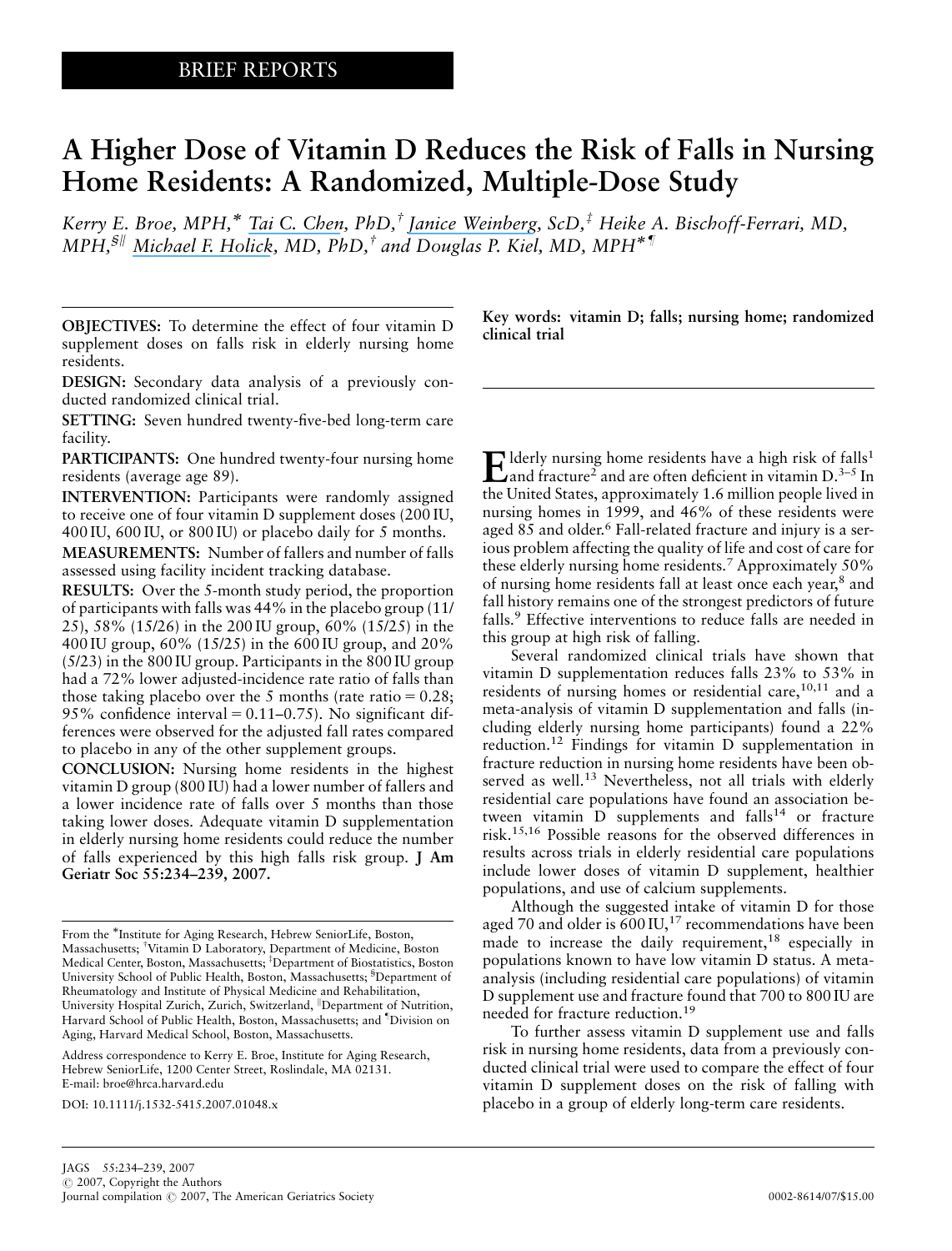## **METHODS**

#### Participants

Participants were recruited from the Hebrew Rehabilitation Center for Aged (HRCA), a 725-bed long-term care facility located in Boston, Massachusetts.

To be eligible for the study, residents had to have a life expectancy of 6 months, the ability to swallow medication, and 3 months residency at HRCA. Exclusions included use of glucocorticoids, antiseizure medication, or pharmacological doses of vitamin D; calcium metabolism disorders; severe mobility limitations; or fracture within the previous 6 months. All participants (or legal guardians for participants with moderate to severe cognitive impairment) gave informed consent. The HRCA and Boston University School of Medicine (BU) institutional review boards approved the study protocol.

#### Study Design and Intervention

This was a 5-month, double-blind, placebo-controlled trial originally designed and powered to compare the effect of four vitamin D doses with placebo on vitamin D status. This original study design was used to compare the effect of the four vitamin D doses with that of placebo on falls over the study period.

Recruitment occurred during an 8-week enrollment period. The HRCA pharmacy randomized participants in blocks of 15 to one of the five study groups (placebo, 200 IU, 400 IU, 600 IU, 800 IU) using a computer-generated randomization list. The pharmacy labeled pill blister packs with names and patient identification numbers only. Blister packs and tablets from all five groups were identical in appearance and taste, so nursing staff, participants, and the study team were unaware of the group assignment.

At study entry, a baseline questionnaire was filled out using chart review assessing participant characteristics. Serum 25-hyrdoxyvitamin D (25(OH)D) measures were obtained at baseline and during the study period.

Nursing staff administered the study pill daily for the 5-month study duration.

The vitamin  $D_2$  tablets were purchased from Tishcon Corporation (Westbury, NY). Vitamin D content of the supplements was verified at the BU Vitamin D Laboratory.<sup>20</sup>

### Outcomes

# Fall Ascertainment

The primary endpoint was reported number of falls over the study period, ascertained using HRCA's computerized incident-report database, which has been used in previously published falls research.<sup>21,22</sup>

HRCA protocol requires an incident report (indicating date and time) documenting any event not consistent with the routine operation of the facility or the routine care of the resident. A fall is one of the required reporting events and was defined as a sudden, unintentional change in position causing a resident to fall on the ground. Nursing staff fill out the incident report at the time of the event, the primary care physician verifies it, and the information is entered into the incident-report database.

For this analysis, a programmer, not involved with this study and not aware of participant study group assignments, created the falls dataset linking the participant identification number with falls reported during the study period (January to June 1995).

Falls were analyzed according to faller, number of falls, time to first fall, and incident rate ratios of falls.

#### Compliance

Compliance was calculated as the number of pills taken, as determined according to blister pack counts after the completion of the study divided by the total days a subject was actively participating (alive, living at HRCA, not withdrawn from study).

## Additional Measurements

Information on age, sex, weight, height, and multivitamin use was collected using chart review. Body mass index (BMI; kg/m2) was calculated from height and weight. The number of falls in the previous year was calculated using the HRCA computerized incident-report database. Serum 25(OH)D concentrations were measured at baseline and follow-up using an assay that detected vitamin  $D_2$  and vitamin  $D_3$  to an equivalent extent.<sup>23</sup> Nonfasting venous blood samples (5 mL) were drawn, centrifuged, and stored at  $-70^{\circ}$ C before 25(OH)D concentrations were determined. The intra- and interassay variations were 5% and 10%, respectively. The detection limit was 5 ng/mL. Serum 25(OH)D concentrations are presented as ng/mL (1 ng/  $mL = 1$  nmol/L  $\times$  0.4). A total vitamin D supplement intake variable was created, totaling the vitamin D from the study pill plus HRCA multivitamin (400 IU, as assayed by the BU laboratory).

#### Statistical Analysis

Baseline characteristics were compared in each of the five groups using analysis of variance (ANOVA) for continuous variables and chi-square tests for categorical variables. The number of fallers and falls was described over the 5-month period.

Cox proportional hazards regression was used to model time to first fall for each supplement group and compare it with that of placebo. A test for trend for supplement dose was run, adding an ordered variable for each supplement group within the Cox regression model. Based on the pattern of results across the five groups, the risk of falls in the group taking the highest vitamin D dose (800 IU) was compared with the other groups combined. Poisson regression (negative binomial regression to correct for overdisper- $\sin^{24}$  was used to compare the rate of falls in each supplement group with that for the placebo group over the 5-month study period. All analyses were adjusted for age and multivitamin use.

Because not all participants were taking a multivitamin, a secondary analysis was conducted to further assess vitamin D supplement intake using quintiles of total supplement vitamin D intake (study pill  $+$  multivitamin use). Baseline characteristics were compared across quintile groups using ANOVA and chi-square tests. Cox proportional hazards regression was used to model time to first fall, adjusted for baseline variables significantly different between quintiles of vitamin D.

All statistical analyses were done using SAS for Windows, version 8.2 (SAS Institute, Inc., Cary, NC).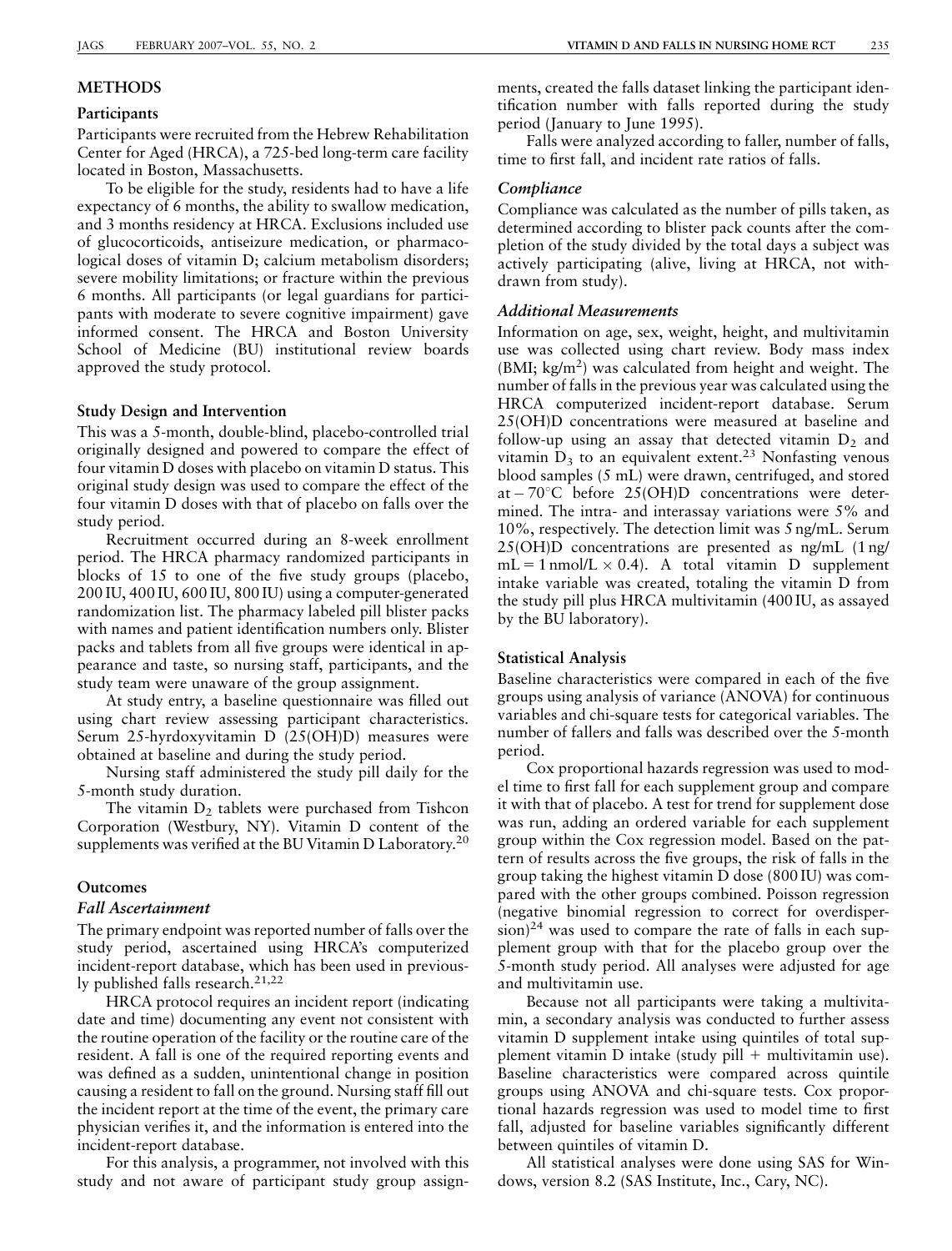

Figure 1. Consort diagram of nursing home participants in the vitamin D supplement trial.

# RESULTS

#### Participant Characteristics

There were 124 residents who took part in the study and were randomly assigned to one of the five groups (Figure 1). Over the 5-month study period, 114 completed the trial. Of the 10 people who did not complete the study, seven died and three withdrew. There were no significant differences between the treatment groups in the number who did not complete the 5-month study with a loss of one to three subjects from each study group (Figure 1).

Average compliance was 97.6%, with only two participants having a compliance level of less than 50%. Compliance did not differ between the study groups.

## Baseline Data

Of the 124 participants, 73% were female; mean age  $\pm$  standard deviation was 89  $\pm$  6 (range 68–104), 63% were taking a daily multivitamin, average serum 25(OH)D was 19.5 ng/mL, and 62% had fallen in the previous year (Table 1). Of those taking a multivitamin at baseline, 54% had low vitamin D concentrations  $\langle < 20$  ng/mL).

As shown in Table 1, no significant differences were observed between the groups for any variable except for age  $(P = .005)$ . Multivitamin use did not significantly differ between the groups.

#### Follow-Up Data

Distributions of total vitamin D supplement intake were as expected (Table 2), with the placebo group having the lowest intake (272 IU) and the 800 IU group having the highest intake (1,026 IU). Follow-up serum was not available for all participants. For those with valid follow-up 25(OH)D measures ( $n = 100$ ), the 800 IU group had a mean follow-up concentration of 29.95  $\pm$  5.86 ng/mL, whereas average follow-up serum measures in the other four groups were lower (ranging from 22 to 24 ng/mL). None in the 800 IU group had measures below 20 ng/mL.

## Distribution of Falls

Over 5 months, 61 of 124 (59%) participants had at least one fall; 11 of 25 (44%) experienced a fall in the placebo group, 15 of 26 (58%) in the 200 IU group, 15 of 25 (60%) in the 400 IU group, 15 of 25 (60%) in the 600 IU group, and five of 23 (20%) in the 800 IU group (Table 2).

#### Time to First Fall

Although the number of falls in the 800 IU group was less than half of the placebo group, no significant difference was observed in the risk of falling for participants in the 800 IU and placebo groups, and no linear trend was observed across groups  $(P\text{-trend} = .23)$  (Table 2). Based upon the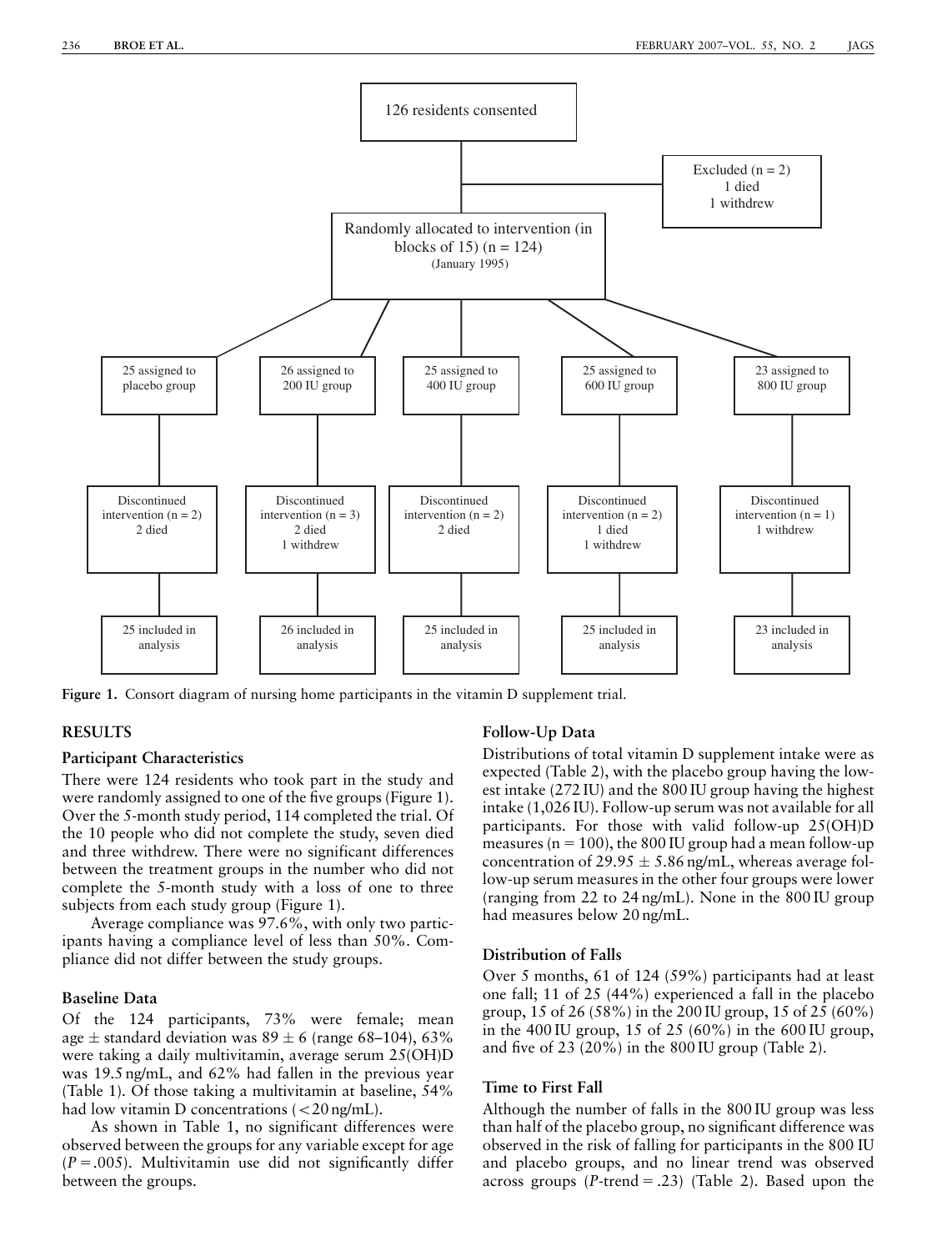| Table 1. Baseline Characteristics of 124 Study Participants |                  | According to Vitamin D Supplement Group |                 |                 |                            |                                       |                 |
|-------------------------------------------------------------|------------------|-----------------------------------------|-----------------|-----------------|----------------------------|---------------------------------------|-----------------|
| Characteristic                                              | Placebo (n = 25) | $200 \text{ I} \cup \text{ (n = 26)}$   | 400 IU (n = 25) | 600 IU (n = 25) | 800 IU (n = 23)            | P-value                               | All (n = 124)   |
| Age, mean $\pm$ SD                                          | $86 \pm 7$       | $92 \pm 6$                              | $88 \pm 5$      | $89 \pm 6$      | $89 \pm 5$                 | 005                                   | $89 \pm 6$      |
| Female, n (%)                                               | 20 (80)          | 19(73)                                  | 18 (72)         | 17(68)          | 16(70)                     |                                       | 90 (73)         |
| Neight, kg, mean $\pm$ SD                                   | $59.5 \pm 13.1$  | $56.9 \pm 11.1$                         | $63.4 \pm 14.5$ | $62.9 \pm 16.2$ | $59.0 + 13.5$              |                                       | $60.3 + 13.8$   |
| Height, cm, mean $\pm$ SD                                   | $153.4 \pm 10.7$ | $55.2 \pm 11.3$                         | $56.7 \pm 10.7$ | $55.0 \pm 11.3$ | $54.8 \pm 12.3$            |                                       | $55.0 \pm 11.7$ |
| Body mass index, kg/m <sup>2</sup> , mean ± SD              | $25.3 + 5.0$     | $23.7 \pm 4.4$                          | $25.9 + 5.2$    | $25.9 + 5.0$    | $24.5 \pm 4.1$             |                                       | $25.1 \pm 4.8$  |
| Aultivitamin use, n (%)*                                    | 17(68)           | 16 (62)                                 | 17(68)          | 15(60)          |                            | 8 <del>3</del> 2 <del>2</del> 8 9 9 8 | 78 (63)         |
| Serum 25(OH)D, ng/mL, mean $\pm$ SD <sup>*</sup>            | $21.2 \pm 11.4$  | $17.8 \pm 9.2$                          | $20.7 \pm 11.6$ | $16.5 \pm 7.4$  | $13(57)$<br>21.4 $\pm$ 9.2 |                                       | $9.5 \pm 9.9$   |
| Low serum 25(OH)D, n (%) <sup>;</sup>                       | 12(50)           | 17(65)                                  | 12(48)          | 17(71)          | 10(48)                     |                                       | 68 (57)         |
| Falls in previous year, n (%)                               | 4 (16)           | 6(23)                                   | 7(28)           | 7(28)           | 8 (35)                     |                                       | 32 (26)         |
|                                                             |                  |                                         |                 |                 |                            |                                       |                 |
| $\frac{1}{\sqrt{2}}$                                        | 7 (28)           | 12 (46)                                 | (0.40)          | 9 (36)          | (30)                       |                                       | 45 (36)         |
| 400 IU of vitamin D in multivitamin.                        |                  |                                         |                 |                 |                            |                                       |                 |

 Four participants had invalid 25-hydoxyvitamin D (25(OH)D) serum concentrations. 

= standard deviation  $z_{20}$  ng/mL.  $<$ 20 ng/mL.

 $SD =$ standard deviation.

w

observation that there was no clear dose response across the supplement groups but a reduction in risk only in the 800 IU group, the risk of falling in the 800 IU group was compared with the other four groups combined, and a 71% lower risk of falling was found (adjusted hazard ratio  $= 0.29, 95\%$ confidence interval  $(CI) = 0.11-0.72$ .

# Incidence Rate Ratio

Participants in the 800 IU group had a 72% lower falls incidence rate ratio than participants in the placebo group over the 5 months (Table 2), after adjusting for age and multivitamin use (rate ratio = 0.28, 95% CI = 0.10–0.75). No significant differences were observed between the falls incidence rates of the placebo group and any of the other supplement groups.

## Vitamin D Intake Quintiles

As a secondary analysis, total vitamin D supplement intake quintiles were created. Mean intakes ranged from 111 IU in the lowest quintile to 1,093 IU in the highest quintile. The distribution of fallers from lowest to highest quintile was 62% (11/18), 48% (12/25), 54% (14/26), 48% (13/27), and 40% (11/28). Baseline age and BMI were significantly different between the quintiles. Compared with participants in the lowest vitamin D quintile, the age and BMI-adjusted risk of falling was  $0.55$  (95% CI = 0.24–1.28) in the second quintile,  $0.75$  (95% CI = 0.34–1.66) in the third quintile,  $0.57$  (95% CI = 0.25–1.27) in the fourth quintile, and 0.42  $(95\% \text{ CI} = 0.18 - 0.99)$  in the highest quintile.

# DISCUSSION

During this 5-month nursing home study using data from a previously conducted randomized trial, participants in the group taking an 800 IU vitamin D supplement had fewer fallers, fell less, and had a 72% lower falls rate than the placebo group. From early descriptions of muscle weakness in rickets and osteomalacia,  $25,26$  the importance of vitamin D for muscle function has been recognized and characterized.<sup>25–28</sup> Higher serum 25(OH)D has been associated with better musculoskeletal function,29,30 leading to a renewed focus on the potential contributions of vitamin D to the risk of falls in older persons.

The findings in the group taking 800 IU are consistent with fall reductions found in a Swiss randomized trial examining residents of long-stay geriatric care over 12 weeks<sup>10</sup> and a large Australian randomized trial examining residents of hostels and nursing homes over 2 years.<sup>11</sup> The Swiss trial found that in 122 elderly women (average age 85) those taking 800 IU of cholecalciferol and 1,200 mg of calcium for 12 weeks had 49% fewer falls than participants taking only 1,200 mg of calcium. The Australian trial found that, in a group of 625 male and female residents (average age 83), the incidence rate ratio for falls was 0.73 (95%  $CI = 0.57-0.95$ ) in the group supplemented with 10,000 IU of ergocalciferol weekly and 1,000 IU daily for 2 years compared with participants taking placebo. In contrast, a British clinical trial found no association between vitamin D and falls in 3,717 elderly care home residents randomized to 2.5 mg of ergocalciferol every 3 months or placebo for a median follow-up time of 10 months.<sup>14</sup> An overall healthier population in this study, indicated by a low number of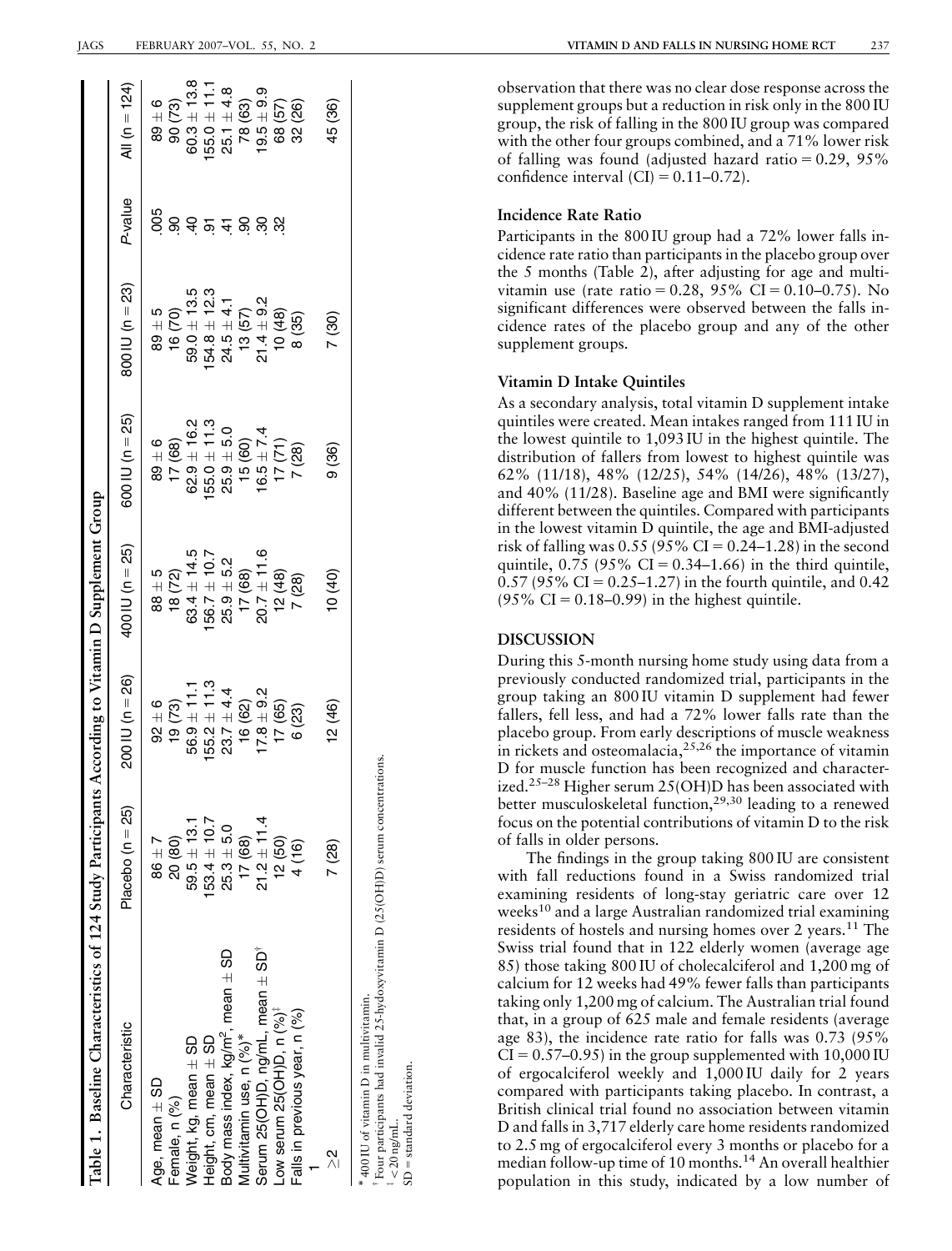| Table 2. Vitamin D Supplement Intake and Fall Outcomes During 5-Month Clinical Trial by Supplement Group for 124 Nursing Home Residents                                                                                                                                                                                                                                                |                                               |                                                      |                                                     |                                                  |                                                    |
|----------------------------------------------------------------------------------------------------------------------------------------------------------------------------------------------------------------------------------------------------------------------------------------------------------------------------------------------------------------------------------------|-----------------------------------------------|------------------------------------------------------|-----------------------------------------------------|--------------------------------------------------|----------------------------------------------------|
| Outcome                                                                                                                                                                                                                                                                                                                                                                                | Placebo<br>$(n = 25)$                         | $(n = 26)$<br>200 IU                                 | $(n = 25)$<br>400 IU                                | $(n = 25)$<br>600 IU                             | $(n = 23)$<br>11008                                |
| Total vitamin D supplement intake, IU, mean (range)*<br>Serum 25-hydoxyvitamin D, ng/mL, mean ± SD <sup>T</sup><br>Faller, n (%)<br>Total falls, n                                                                                                                                                                                                                                     | 272.00 (0-400)<br>$24.12 \pm 13.04$<br>11(44) | 446.15 (200-600)<br>$24.50 \pm 8.29$<br>15(58)<br>37 | 672.00 (400-800)<br>$21.89 + 9.22$<br>15(60)<br>က္က | 840.00 (600-1,000)<br>$24.47 \pm 8.78$<br>15(60) | 1,026.09 (800-1,200)<br>$29.82 \pm 6.26$<br>5 (20) |
| Incidence rate ratio (95% CI) of falls during the study <sup>#</sup><br>Hazard ratio (95% CI) of time to first fall <sup>#</sup>                                                                                                                                                                                                                                                       | 1.00<br>1.00                                  | $1.79(0.78 - 3.71)$<br>$1.10(0.49 - 2.50)$           | $1.70(0.77 - 3.73)$<br>$1.05(0.48 - 2.28)$          | $1.68(0.76 - 3.71)$<br>$1.21(0.55 - 2.61)$       | $0.44(0.15 - 1.28)$<br>$0.28(0.10 - 0.75)$         |
| "Valid follow-up serum concentrations available for some participants: placebo (n = 20), 200 IU (n = 22), 400 IU (n = 22), 600 IU (n = 19), 800 IU (n = 17).<br>Total vitamin D supplement intake = Vitamin D from the study pill + Hebrew Rehabilitation Center for Aged multivitamin (400 IU).<br><sup>#</sup> Adjusted for age and multivitamin use.<br>$CI = confidence$ interval. |                                               |                                                      |                                                     |                                                  |                                                    |

overall falls, fractures, and higher baseline vitamin D concentrations, could be an explanation as to why no associations were observed.

No ''dose response'' trend of lower risk of falls with greater supplement dose was observed in this study. The only observed effects were in the group receiving 800 IU. Similar to other nursing home populations,  $3-5$  participants in this study had low baseline serum 25(OH)D concentrations, with 57% having serum concentrations of less than 20 ng/mL. Of the 78 participants taking a multivitamin at baseline, 54% had vitamin D concentrations less than 20 ng/mL. The standard 400 IU vitamin D supplement found in the HRCA multivitamin did not provide an adequate 25(OH)D concentration for more than half of those taking the multivitamin.

Recently, a panel of vitamin D experts concluded that a minimum serum concentration between 20 and 32 ng/mL would be optimal for bone health, and four of the five experts recommended a minimum concentration between 28 and 32 ng/mL.<sup>18</sup> Valid serum measures at the end of this study were not available for all participants. For the 17 participants in the group taking 800 IU with valid measures, the mean follow-up concentration of 29.95 ng/mL was well within the recommended optimal range, and none had serum measures below 20 ng/mL. Attaining serum concentrations within the recommended optimal range may have positive benefits on muscle function as well as bone health in this elderly nursing home population, and this may be the reason why significant reductions in falling were found only in the group taking 800 IU.

Falls in nursing homes are multifactorial.<sup>31</sup> Ensuring that residents are receiving adequate vitamin D supplementation represents one potential piece of falls intervention programs.

There were several limitations to this study. Multivitamin use was not discontinued for the trial, yet not everyone was taking a multivitamin. This made it difficult to estimate the precise supplement doses within each group. This relationship was further examined by creating quintiles of total vitamin D supplement intake, and it was found that those in the highest intake quintile (average 1,096 IU) had a 58% lower falls risk than those in the lowest intake quintile (111 IU). These results were similar to what was found in the analyses that focused on the randomized groups.

Generalizability of the findings is limited because of the small sample size, participants were all Caucasian, and although participants were on average 89 years old, they were healthier than the other HRCA residents. Because frailer residents may be at greater risk for falls and vitamin D deficiency, replication of these results in a frailer sample of nursing home residents is warranted. In addition, information was not available on how many residents were approached for the study and were excluded. This was a post hoc analysis of a study originally performed to assess serum vitamin D responses. Nevertheless, the randomized, placebo-controlled, multiple-dose study design with high compliance and a well-established computerized incidentreport system for fall outcome assessment retained the strengths of the original study. There may have been underreporting of falls, because minor unwitnessed falls would not be reported, yet because of the randomized study design, significant differences in falls underreporting